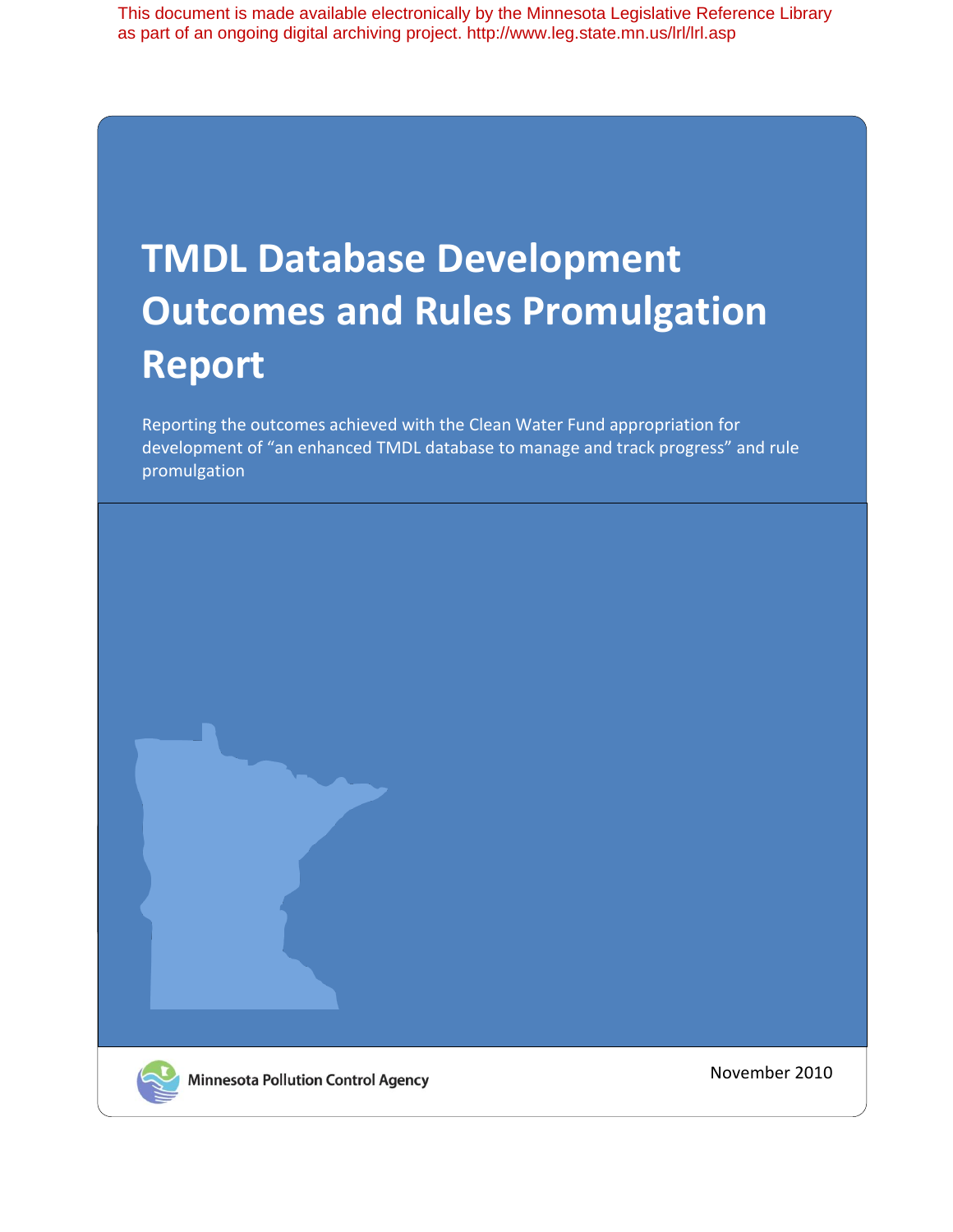#### **Legislative Charge**

*Many constituencies within and outside of MPCA desire timely information about the Agency's progress in assessing surface water quality and developing Total Maximum Daily Loads (TMDLs) addressing impairments. To improve MPCA's ability to meet these varied information needs, the Legislature appropriated \$500,000 from the Clean Water Fund for the FY2010-2011 biennium for development of "an enhanced TMDL database to manage and track progress" (H. F. No. 1231, Article 2, Sec. 4(b)).* 

*The appropriation allocated \$63,000 of the \$500,000 specifically for promulgation of rules ("Of this amount, \$63,000 the first year is to promulgate rules."). The outcomes achieved with that portion of the appropriation are also addressed in this report.*

*"By November 1, 2010, the commissioner shall submit a report to the chairs of the house of representatives and senate committees with jurisdiction over environment and natural resources finance on the outcomes achieved with this appropriation."*

#### **Authors:**

Don Smalley (Section 1) Gene Soderbeck (Section 2)

#### **Contributors:**

#### **Section 1:**

Joan deMeurisse Shannon Lotthammer Mark Olsen Jeff Risberg Tad Schindler Glenn Skuta Doug Wetzstein

#### **Section 2:**

Lisa McCormick Wendy Turri

## **Estimated cost of preparing this report** *(as required by Minn. Stat. § 3.197)*

| Total staff time: 62 hrs. | \$4555 |
|---------------------------|--------|
| Production/duplication    | \$25   |
| Total                     | \$4580 |

*The MPCA is reducing printing and mailing costs by using the Internet to distribute reports and information to a wider audience. Visit our web site for more information.*

*MPCA reports are printed on 100% post-consumer recycled content paper manufactured without chlorine or chlorine derivatives.*

# **Minnesota Pollution Control Agency**

520 Lafayette Road North | Saint Paul, MN 55155-4194 | www.pca.state.mn.us | 651-296-6300 Toll free 800-657-3864 | TTY 651-282-5332

This report is available in alternative formats upon request, and online at www.pca.state.mn.us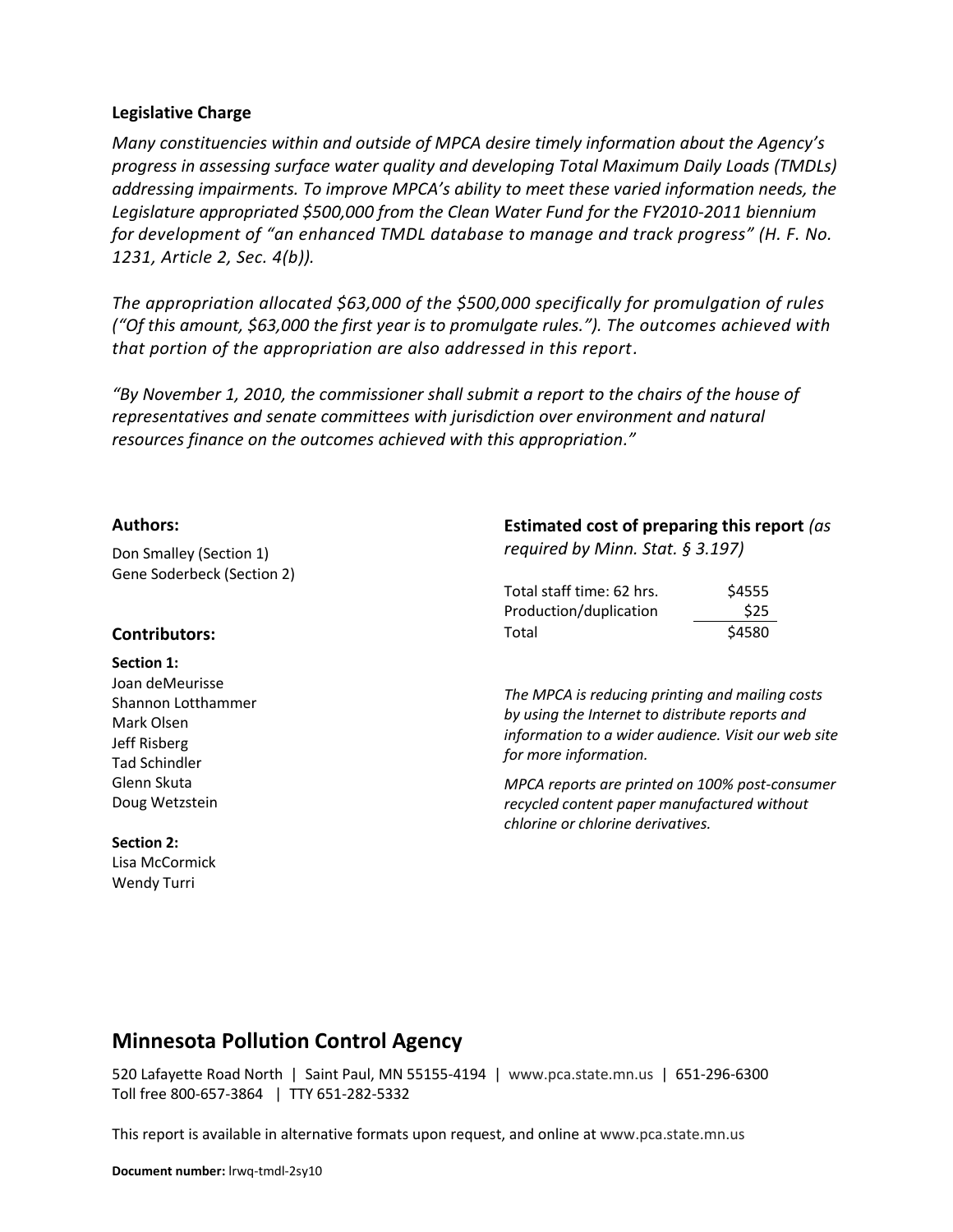# **Contents**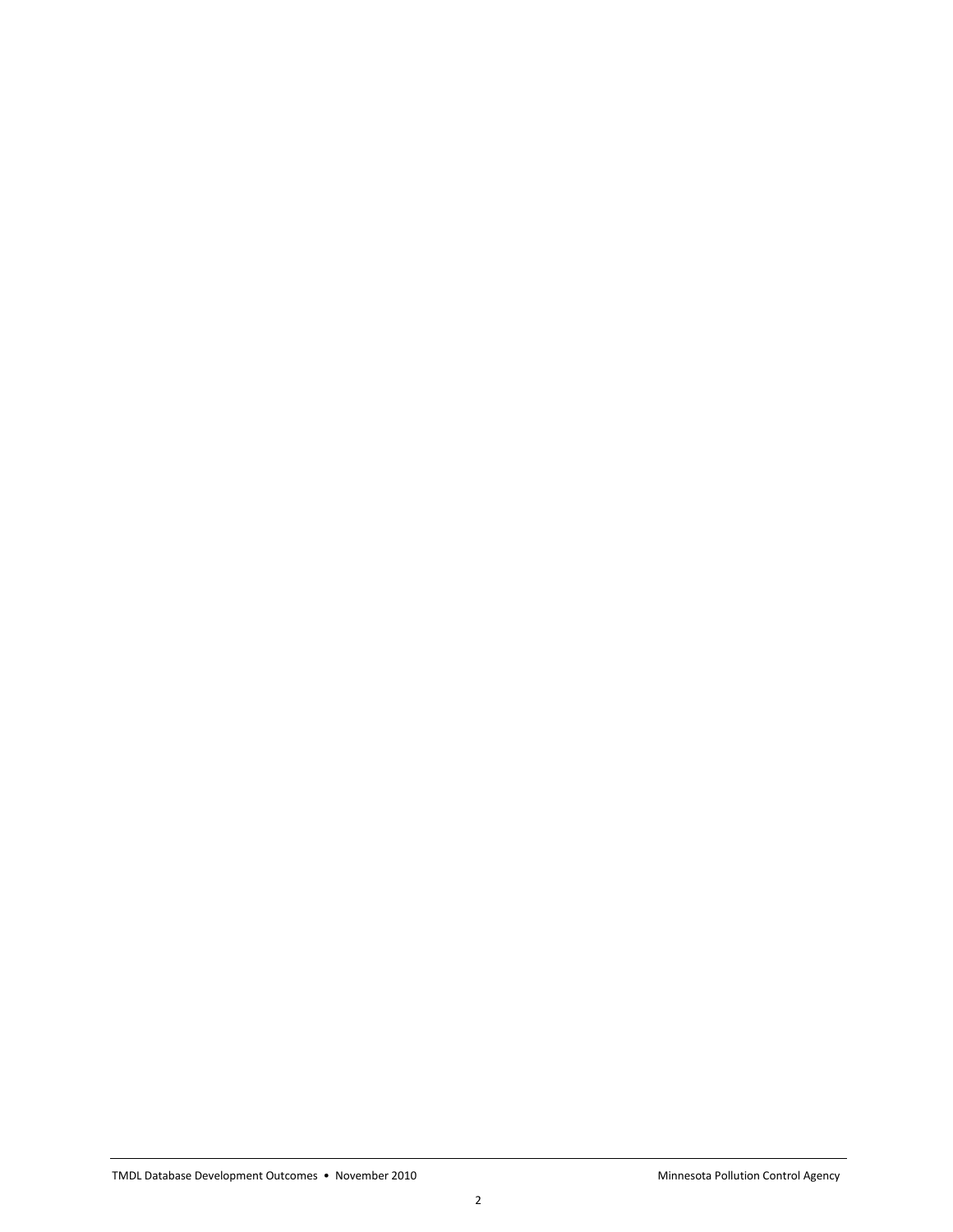# **Background**

The federal Clean Water Act and state Clean Water Legacy Act require the Minnesota Pollution Control Agency (MPCA) to assess the condition of the state's lakes, rivers, and streams and identify those that do not meet applicable water quality standards. For each pollutant contributing to a waterbody's "impairment," MPCA must determine the Total Maximum Daily Load (TMDL) of that pollutant which the waterbody can accommodate and still meet its standards. The Agency must then outline steps to reduce the pollutant's presence to at least the TMDL level. For waters that are not impaired, MPCA must define protective measures to ensure their continued attainment of quality standards.

# **Watershed Focus**

MPCA employs a watershed-oriented approach to assessing surface water quality, developing TMDLs, and defining restoration and protection needs. Each of Minnesota's 81 major watersheds is assessed intensively every 10 years, based on a staggered schedule that addresses, on average, eight watersheds per year. By concentrating its efforts geographically in this manner, the Agency achieves internal economies of scale, more concerted local involvement, and a holistic view of the interrelated water quality issues within a hydrologic system. The TMDLs for all impairments in a major watershed are usually developed in a single scientific project, resulting in an integrated restoration/protection plan for the watershed.

# **Fragmented Data Management**

The watershed management process is inherently data intensive. The MPCA specialists working on each phase generate new data and draw on existing data from the preceding phases; other organizations participating in the process contribute data at every stage and wish to be informed about progress and particulars.

Provisions for electronic handling and sharing of all this data have not kept pace with the surface water program's rapid maturation over the last few years. MPCA currently has eight separate data systems, each holding data critical to the overall picture, but there are few interconnections among them. Other important data is maintained only in spreadsheets or text files (e.g., TMDL study reports). As a consequence, staff often must spend considerable time piecing information together manually from disparate sources, and data is not easily accessible by the public.

# **The Watershed Data Integration Project**

In 2006 (FY07) MPCA began a multi-year process to improve data system support for surface water management (Figure 1). Phase 1 of this "Watershed Data Integration Project" (WDIP) performed two foundational tasks: a business process analysis of the surface water management program; and focus group discussions to identify needs and priorities for data management improvement.

Phase 2 then focused on developing selected high-priority improvements identified in Phase 1, designing a comprehensive integrated data architecture for the future, and creating a master plan for the additional work required. In Phase 3 and succeeding phases, MPCA will implement additional improvements in accordance with that plan, if funding for the necessary contractor support can be obtained.

Phase 2 activities were funded entirely by a legislative appropriation of \$437,000 from the Clean Water Fund for development of "an enhanced TMDL database to manage and track progress." The remainder of this report describes the outcomes achieved with that appropriation. The scope of these outcomes is considerably broader than an enhanced TMDL database, constituting essential groundwork for improvements across the full range of watershed management activities, including TMDL development.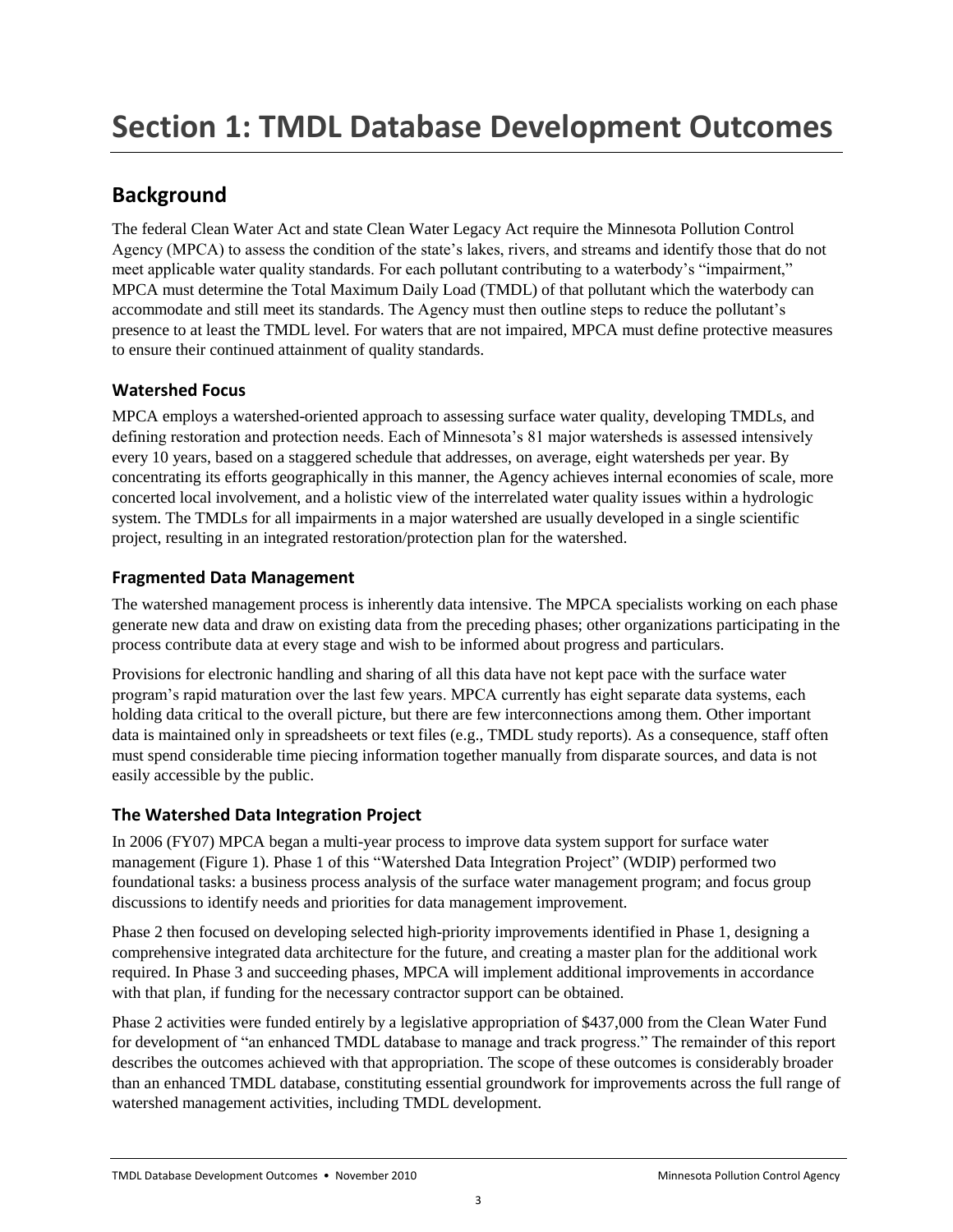#### **Figure 1. MPCA's Watershed Data Management Project**



**\* The outcomes achieved in Phase 2 are the subject of this report.**

# **Outcomes Achieved**

Phase 2 of MPCA's Watershed Data Integration Project, in progress until the end of the biennium, will produce the following outcomes with the appropriation provided for FY2010-11.

### **Outcome 1: Enhanced Waterbody Inventory Database**

The linchpin for surface water data management is an automated inventory of the waterbodies—lakes, wetlands, and river/stream segments—which have been or will be assessed to determine their condition. This central master list contains basic descriptive information about each waterbody, including a unique identification number referenced in other databases, providing a reliable means of linking together waterbodylevel details stored in different locations. To strengthen this essential foundation for data integration, MPCA has made several important improvements to its existing waterbody inventory. For example:

- Obsolete data fields were removed and useful new fields added, aligning the inventory's contents with current business practices and information needs.
- The database was moved to the "core" (enterprise-level) sector of MPCA's data architecture, and  $\bullet$ many data table and field names were changed to conform with Agency-wide naming conventions. These steps position the waterbody inventory as a central, shared resource and make it subject to more stringent data integrity protections.
- The data structure was modified to allow individual stream segments or lakes to be represented as located in multiple political subdivisions—i.e., they cross municipality, county, or legislative district lines—allowing more accurate retrieval of the waters (or impairments) within a given jurisdiction.
- In 2011 a graphical user interface will be added to facilitate data entry and updating by authorized  $\bullet$ staff, and to provide additional quality control safeguards.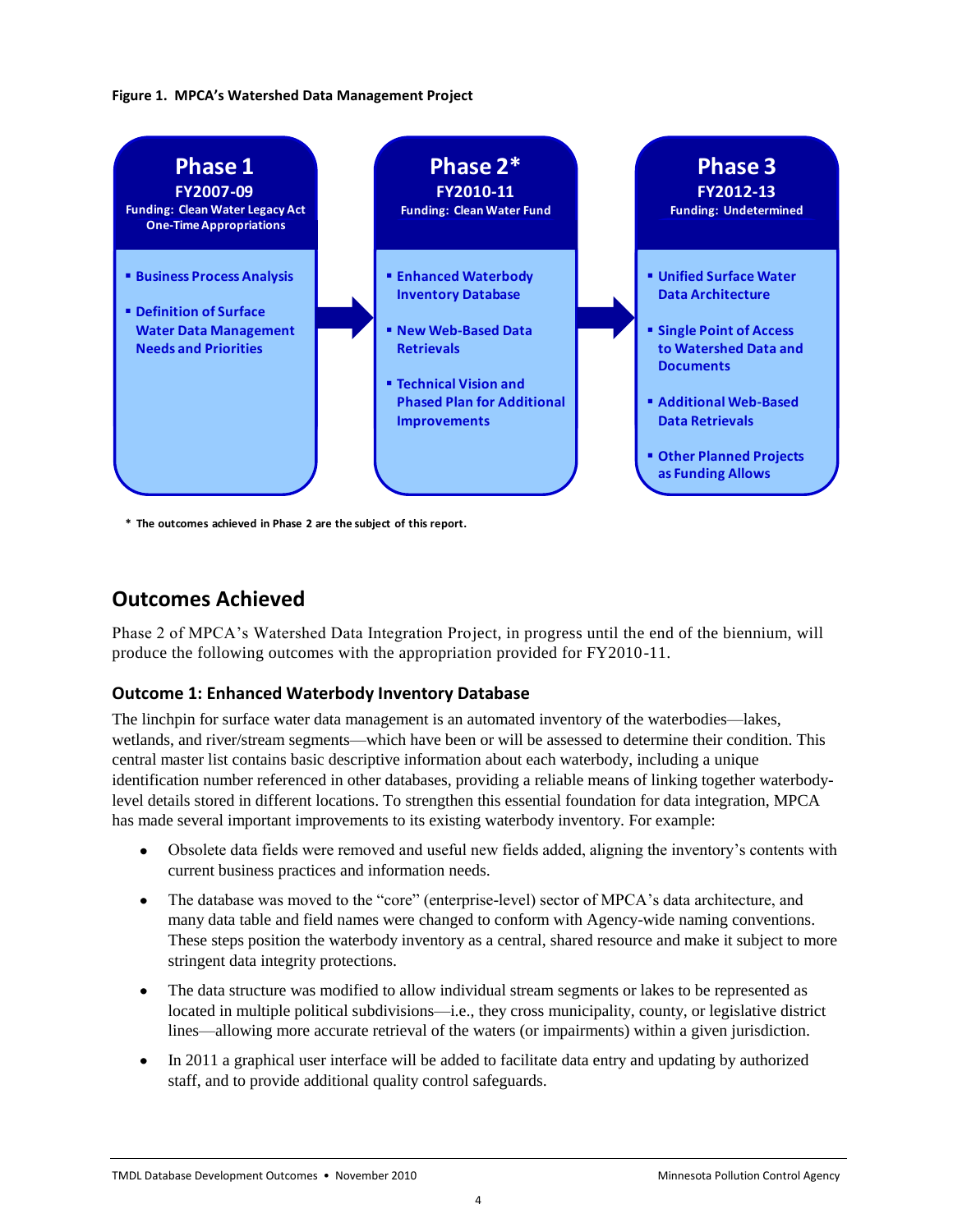### **Outcome 2: New Web-Based Data Retrievals**

Since 2003 MPCA has provided web-based access to water quality monitoring data via its "Environmental Data Access" (EDA) web pages. Other information of widespread interest, such as lists of impaired waters and TMDL projects, can be found elsewhere on the public site, but usually embedded in lengthy PDF or Excel documents.

In the last few months, the Agency has designed a new generation of web-based tools that allow internal and external users to perform flexible retrievals to meet their specific information needs. In the requirements definition process, MPCA solicited ideas and comments from many of its local government and non-profit partners in surface water restoration/protection.

The new data access tools will be implemented in phases. The first group, scheduled for introduction early in 2011, will enable visitors to the web site to quickly and easily:

- Determine whether a particular waterbody is impaired and, if so, the status of the TMDL project(s) addressing the impairment(s);
- Examine information regarding a waterbody's assessment, including the parameters that were evaluated and the assessment team's comments supporting the impaired/not impaired decision;
- $\bullet$  Retrieve a custom list of impairments (e.g., for a specified watershed, county, legislative district), with links to information about the project(s) addressing them;
- Retrieve a custom list of TMDL projects (e.g., by geographic area and/or project status), with links to project details;
- $\bullet$ Retrieve a list of the impairments addressed by a particular TMDL project.

If funding permits, MPCA will significantly expand data access capabilities in future phases of the Watershed Data Integration Project, as discussed below.

## **Outcome 3: Technical Vision and Phased Plan for Additional Data Management Improvements**

Outcomes 1 and 2 describe the tangible improvements MPCA is achieving with the legislative appropriation for Phase 2 of the Watershed Data Integration Project. Meanwhile, the Agency has also devoted a portion of the funding to analysis and planning for subsequent phases of the project. Early in 2011 that forward-looking work will culminate in a detailed technical vision document and a phased development plan for additional data integrations and public access improvements, the blueprints for desired future construction.

Figure 2 shows the overall WDIP vision at a very high level. The technical vision document and development plan will address the following topics, among others, in greater detail.

#### *Unified Watershed Data Architecture*

The new web-based retrievals described above require specialized new data structures that merge data from disparate sources, but such after-the-fact integration is only a short-term expedient. MPCA's longer-range objective is to transition all relevant data to a comprehensive Oracle data architecture that integrates the data from all phases of the surface water management process—monitoring, assessment, TMDL development, and restoration—and thereby dramatically reduces the need for costly ad hoc integrations. (The goal is not to create one monolithic system, but rather a properly organized and efficient data structure underlying all surface water-related systems, current and future.)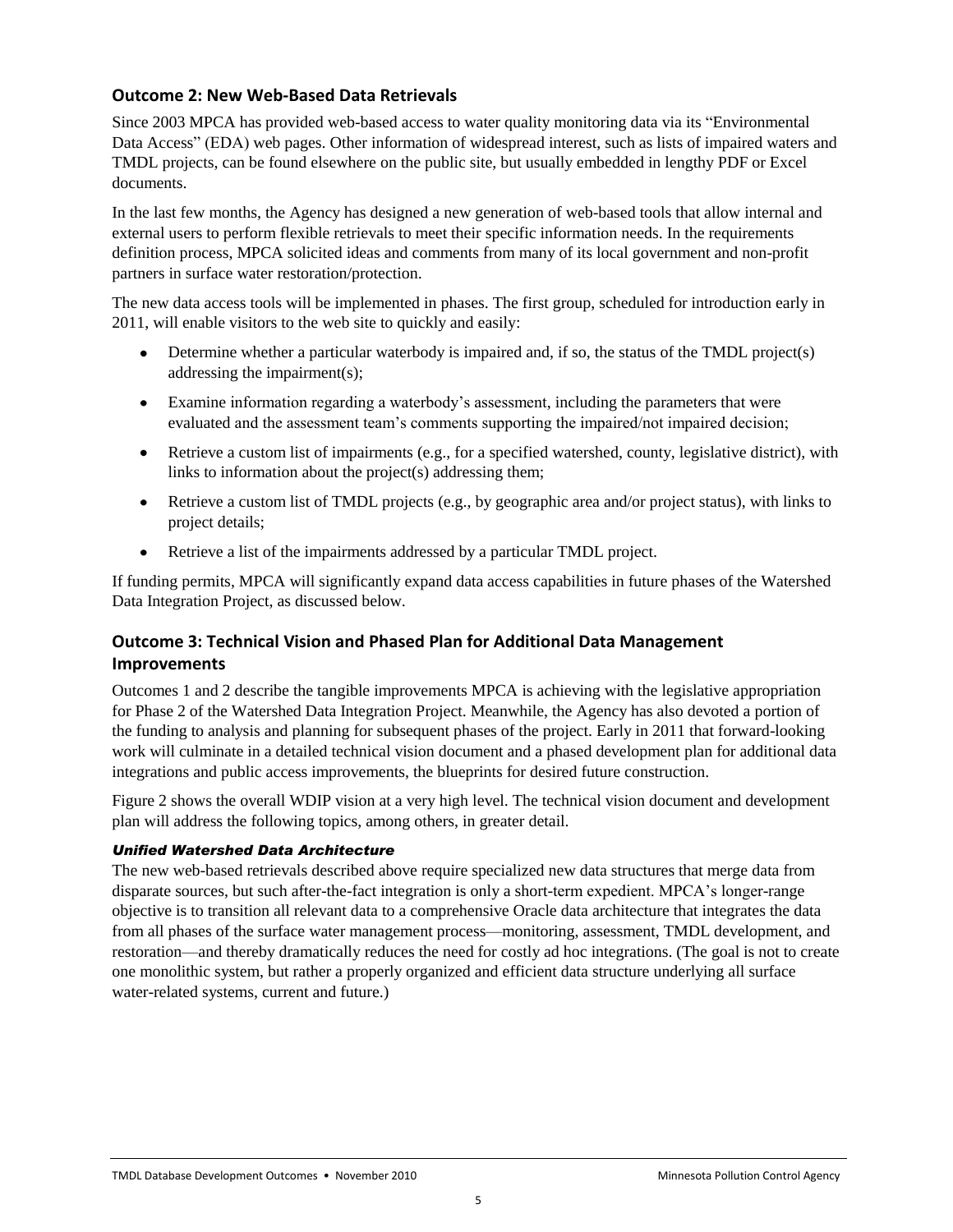

## **Figure 2. General Vision for MPCA's Watershed Data Integration Project**

# *Single Point of Access to Watershed Data and Documents*

Under MPCA's watershed-based approach to surface water protection, the monitoring, assessment, TMDL study, and implementation activities for a given watershed are essentially phases of a single large project. A unified data architecture will make it possible to view, in one location, the full picture for each watershed project at any point during its 10-year cycle. For example, the Agency envisions a web-based "central file room" where project participants and the interested public will have convenient online access to all of the data and documents associated with each phase of the work for a given watershed.

# *Additional Web-Based Data Retrievals*

As resources allow, MPCA will develop additional web-based data access features to meet both internal and external needs. Examples include capabilities to:

- Retrieve a list of the impairments located downstream from a specified location, such as a wastewater  $\bullet$ or stormwater discharge pipe;
- Retrieve a list of the regulated dischargers located upstream from an impaired waterbody;  $\bullet$
- Retrieve a custom list of numeric pollutant reduction targets ("allocations" derived from TMDLs)—  $\bullet$ e.g., for a specified source or source type, or for a given pollutant, or within a watershed, county, or other geographic area;
- Retrieve a custom list of Best Management Practice implementations within a specified area, with  $\bullet$ associated details for each (requiring integration with BWSR's eLink database and other sources);
- Retrieve metrics showing the extent, pace, and cost of progress, e.g., in developing TMDLs, in  $\bullet$ reducing pollutant inputs, and, ultimately, in returning impaired waters to good health and preventing new impairments.